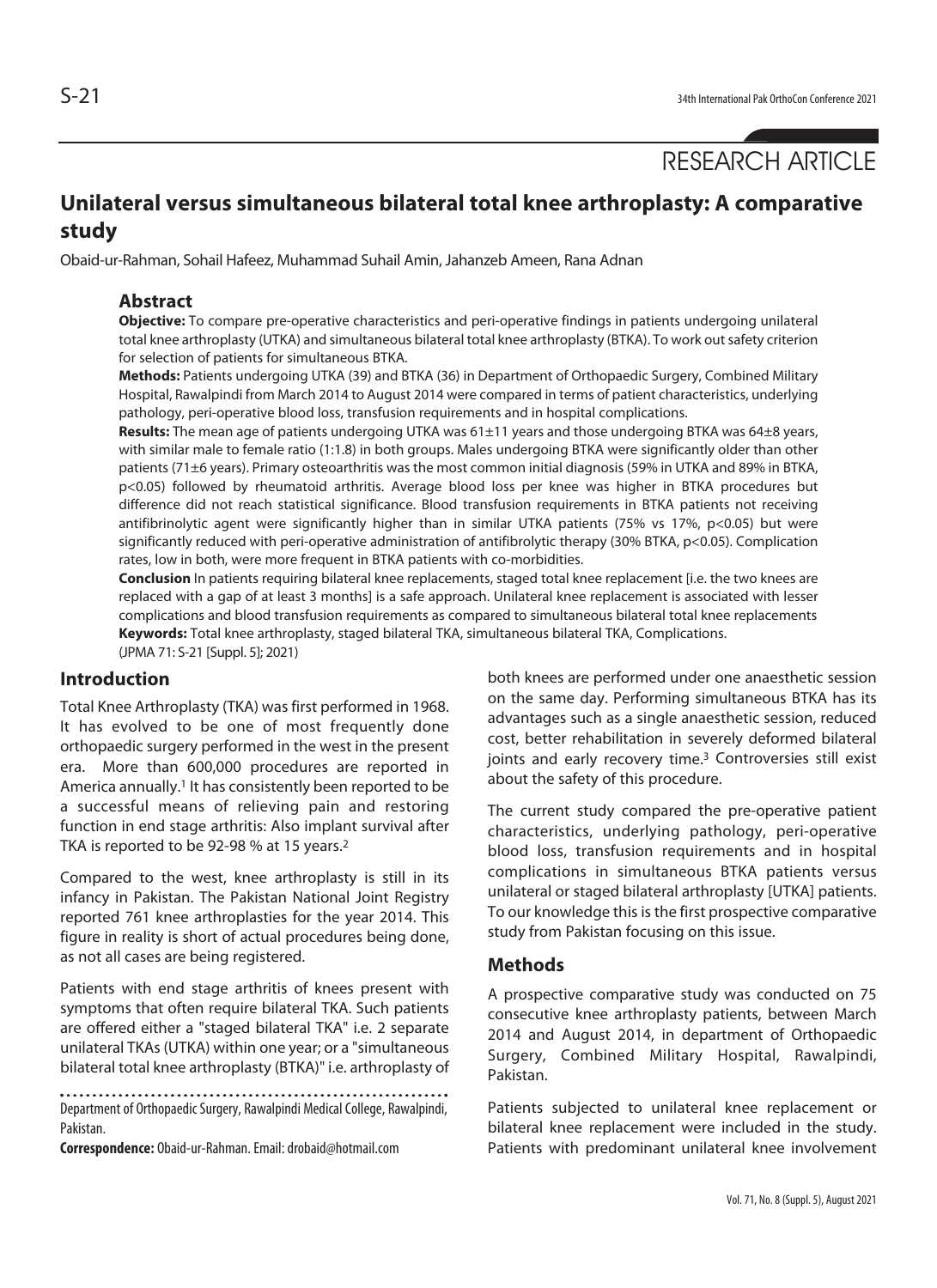underwent UTKA. Patients with severe bilateral knee symptoms, confirmed clinically and radiologically, were accepted for simultaneous BTKA; after careful screening for comorbidities. Patients with history of severe ischaemic heart disease, bleeding diatheses, thromboembolic disease and past surgery on the knee to be operated were excluded from the study.

Patient's demographics, routine investigations, echocardiography and anaesthesia evaluation were carried out prior to surgery.

About half the patients were randomly selected to receive the antifibrolytic agent tranexamic acid [16/39 in UTKA and 20/36 in BTKA group] administered parentally in two doses in the perioperative period.

Surgery was carried under spinal or combined spinal and epidural anaesthesia in all patients. They were operated by two arthroplasty surgeons [SH and MSA] using cemented implants from DePuy or Zimmer and similar operative technique in both groups. UTKA, either primary or as part of staged bilateral procedure, was performed in 39 patients and 36 patients underwent simultaneous BTKA.

During surgery the volume of blood loss was calculated from the amount collected in suction bottles and number of blood soaked sponges. Postoperatively, the volume of blood collected via intra-articular drains up to two days was recorded in the wards.

Blood transfusion was given when haemoglobin was below 8.5 gm/dl in otherwise healthy patients or between 8.5 and 10 gm/dl in patients who clinically appeared anaemic. During surgery, based on patient's clinical condition, especially in patients undergoing bilateral TKA, blood transfusions were made on the assessment of the anaesthetist. Blood transfusions were counted as the number of units of Red Cell Concentrate (RCC) given during the hospital stay.

All patients who underwent BTKA were nursed in high dependency unit for 24-48 hours post operatively. Majority of patients who underwent UTKA were shifted to wards or rooms postoperatively, after observing for 2-3 hours in recovery room. UTKA patients were discharged generally on 3rd to 4th post-operative day and BTKA patients on 5th to 6th post-operative day.

During the hospital stay cardiovascular, neurological, thromboembolic and wound complications were noted. In case of suspicion of pulmonary embolism, CT pulmonary angiography (CTPA) was performed to confirm the diagnoses.

**Statistical analysis:** Sample size was calculated by keeping the level of significance at 5%. the power of test  $= 95$ %. Pooled standard deviation  $= 89$ %. Test value of the population mean= 3.3. Anticipated population mean = 2.3. Sample size  $(n)$  = approximately 35 patients in each group. After checking the data for normality. Student's t test was applied to determine the differences in the age, blood loss and number of transfused units between the groups using SPSS version 23.0. Other parameters such as number of patients with various pathologies in the two groups, the number of patients who were given blood transfusion and those with complications were assessed by the chi square test using www.socscistatistics.com. Level of significance was set at p<0.05 for all calculations.

### **Results**

The 75 patients included in the study underwent 110 primary total knee replacements. Of these 39(52%) had unilateral or staged knee arthroplasty UTKA while 36(48%) had simultaneous BTKA (Table-1). In both UTKA and BTKA groups male to female ratios were similar (1: 1.8) as were the mean ages of the patients. However the mean age of males in BTKA group was 71±6 years (range 59-79) and females was 60±6 years (45-74) and this difference in male and female ages was significant (p <0.05). There was also statistically significant difference in the mean age of male patients undergoing Bilateral knee replacement and Unilateral knee replacement (Table-1).

The distribution of underlying joint pathology in the two groups is given in Table-1. Primary osteoarthritis was seen to be the commonest underlying pathology in both groups. However its incidence was much higher in patients undergoing BTKA 32(89%), than in those requiring UTKA 23(59%) and this difference is statistically significant. It was followed by rheumatoid arthritis but the

**Table-1:** Patient demographics.

|                               | <b>Unilateral Total Knee</b> | <b>Bilateral Total</b>   | p-value   |
|-------------------------------|------------------------------|--------------------------|-----------|
|                               | <b>Arthroplasty</b>          | <b>Knee Arthroplasty</b> |           |
|                               |                              |                          |           |
| <b>Total patients</b>         | 39 [52%]                     | 36 [48%]                 | Ns        |
| Females                       | 25 [64%]                     | 23 [64%]                 | Ns        |
| Males                         | 14 [36%]                     | 13 [36%]                 | Ns        |
| Average age (yrs)             | $60 + 11$                    | $64 + 8$                 | $0.12$ ns |
| <b>Females</b>                | $60 + 12$                    | $60\pm6$                 | $0.92$ ns |
| <b>Males</b>                  | $62 + 10$                    | $71 + 6$                 | 0.006 s   |
| <b>Underlying Disease</b>     |                              |                          |           |
| <b>Osteoarthritis</b>         | 23 [59%]                     | 32 [89%]                 | 0.003 s   |
| <b>Rheumatoid arthritis</b>   | 9 [23%]                      | 3 [8%]                   | $0.08$ ns |
| Post-traumatic arthritis      | 6 [15.5%]                    | Nil                      | 0.014 s   |
| Gouty arthritis               | 1[3%]                        | Nil                      | Ns        |
| <b>Pigmented VN arthritis</b> | Nil                          | $1 [2.5\%]$              | Ns        |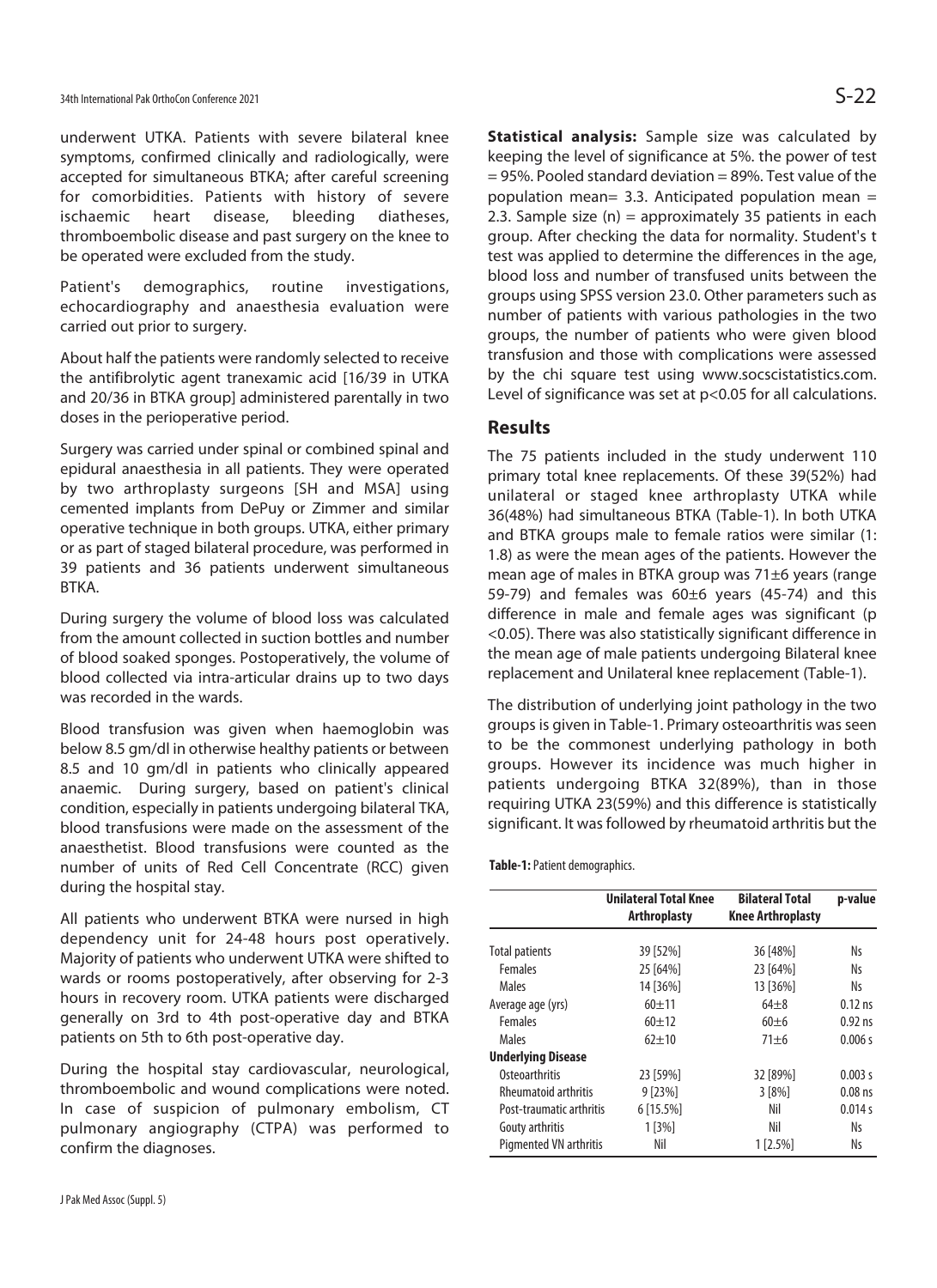**Table-2:** Intra-operative and Post-operative complications.

|                                                                | <b>Unilateral Total Knee Arthroplasty</b> | <b>Bilateral Total Knee Arthroplasty</b> | p-value    |
|----------------------------------------------------------------|-------------------------------------------|------------------------------------------|------------|
| <b>Blood Loss</b>                                              |                                           |                                          |            |
| Blood loss, ml/knee (Non-transamine patients)                  | $555 \pm 245$                             | $648 + 239$                              | $0.188$ ns |
| Total operative blood loss ml/lmee (Non-transamine patients)   | $555 \pm 245$                             | $1296 \pm 462$                           | < .001     |
| Blood loss, ml/knee (Transamine patients)                      | $388 + 174$                               | $422 \pm 169$                            | $0.482$ ns |
| Total operative blood loss ml (Transamine patients)            | $388 + 174$                               | $843 + 290$                              | < .001 s   |
| <b>Transfusion Requirements</b>                                |                                           |                                          |            |
| Number of patients transfused (Non-transamine patients)        | 4 [17%]                                   | 12 [75%]                                 | 0.0003 s   |
| Average pints per transfused patient (Non-transamine patients) | $1.25 + 0.5$                              | $1.17 + 0.39$                            | $0.73$ ns  |
| Number of patients transfused (Transamine patients)            | 2 [12.5%]                                 | 6 [30%]                                  | $0.209$ ns |
| Average pints per transfused patient (Transamine patients)     | $1 \pm 0$                                 | $1.33 \pm 0.52$                          | $0.42$ ns  |
| <b>Complications</b>                                           |                                           |                                          |            |
| <b>Total complications</b>                                     |                                           |                                          | $0.27$ ns  |
| <b>Pulmonary complications</b>                                 |                                           |                                          | $0.95$ ns  |
| Cardiac complications                                          | Nil                                       |                                          | $0.146$ ns |

difference between two groups was not significant. Post traumatic and gouty arthritis required unilateral intervention.

Average blood loss per knee although higher in BTKA, was not statistically different between UTKA and BTKA patients undergoing similar protocols (Table-2). However difference in total operative losses of two knees versus one knee was obviously much larger. Thus in patients who did not receive antifibrinolytic medication BTKA was associated with a significantly higher proportion of patients requiring blood transfusion than UTKA (75% vs. 17%, p<0.05). Among those transfused, the numbers of units per transfused patient in BTKA and UTKA groups were similar (Table-2).

In BTKA, patients who were administered tranexamic acid, the proportion of patients requiring transfusion were significantly reduced in relation to those who were not administered this medication (p<0.05). Also, the difference between the segment of patients requiring transfusion in UTKA and BTKA was no longer significant when tranexamic acid was administered. Among those transfused the number of units required in BTKA and UTKA groups was similar.

In our series of seventy-five patients, 4 patients (1 male, 3 females) developed complications during their hospital stay. These were the patients in the older age group (61, 62, 65 and 75 years of age), having pre-existing comorbidities (ASA grade 2 or 3). Pulmonary complications in the two groups were comparable. There was one case of pulmonary embolism, confirmed on CTPA, in each group. They were treated medically and had a complete recovery. Cardiac complications occurred in two patients of BTKA. A male patient, 75 year of age, in ASA grade-III, developed ventricular fibrillation post operatively. He

expired on 5th postoperative day due to myocardial infarction. Another female, 62 years of age, in ASA grade-II, had a cardiac arrest in the recovery bay, half an hour after surgery. She, however, recovered completely after resuscitation.

# **Discussion**

When comparing the demographic data of patients in our study, unilateral or bilateral TKA, females outnumbered males, with female to male ratio being similar in both groups i.e. 1.8:1. The presence of gender difference in osteoarthritis knees, higher female risk is well documented in the meta-analysis done by Srikanth.4 The Framingham knee OA study found incident knee osteoarthritis to be 1.7 times higher in women than in men,<sup>5</sup>, very similar to our patient distribution.

Although the average age of patients in both groups was around 60 years, interestingly a difference of 10 years was observed in the mean age of male patients (mean 71 years, range 59-79) undergoing BTKA as compared to all other patients, male or female, and this is statistically significant (Table-1). Primary osteoarthritis of knees was the leading underlying cause for arthroplasty in both groups, accounting for nearly 90% of BKTA patients. From this data it can be inferred that end stage primary osteoarthritis is more likely to manifest in older age in males as compared to females. A recent study from Spain has also found that incidence rates increased continuously in males peaking only in oldest ages >85 years.6

Controversy exists regarding amount of blood loss in the UTKA and BTKA procedures. While few papers have stated that blood loss per knee is almost equal in the two groups; most showed significantly more blood loss and higher transfusion requirement with simultaneous procedures.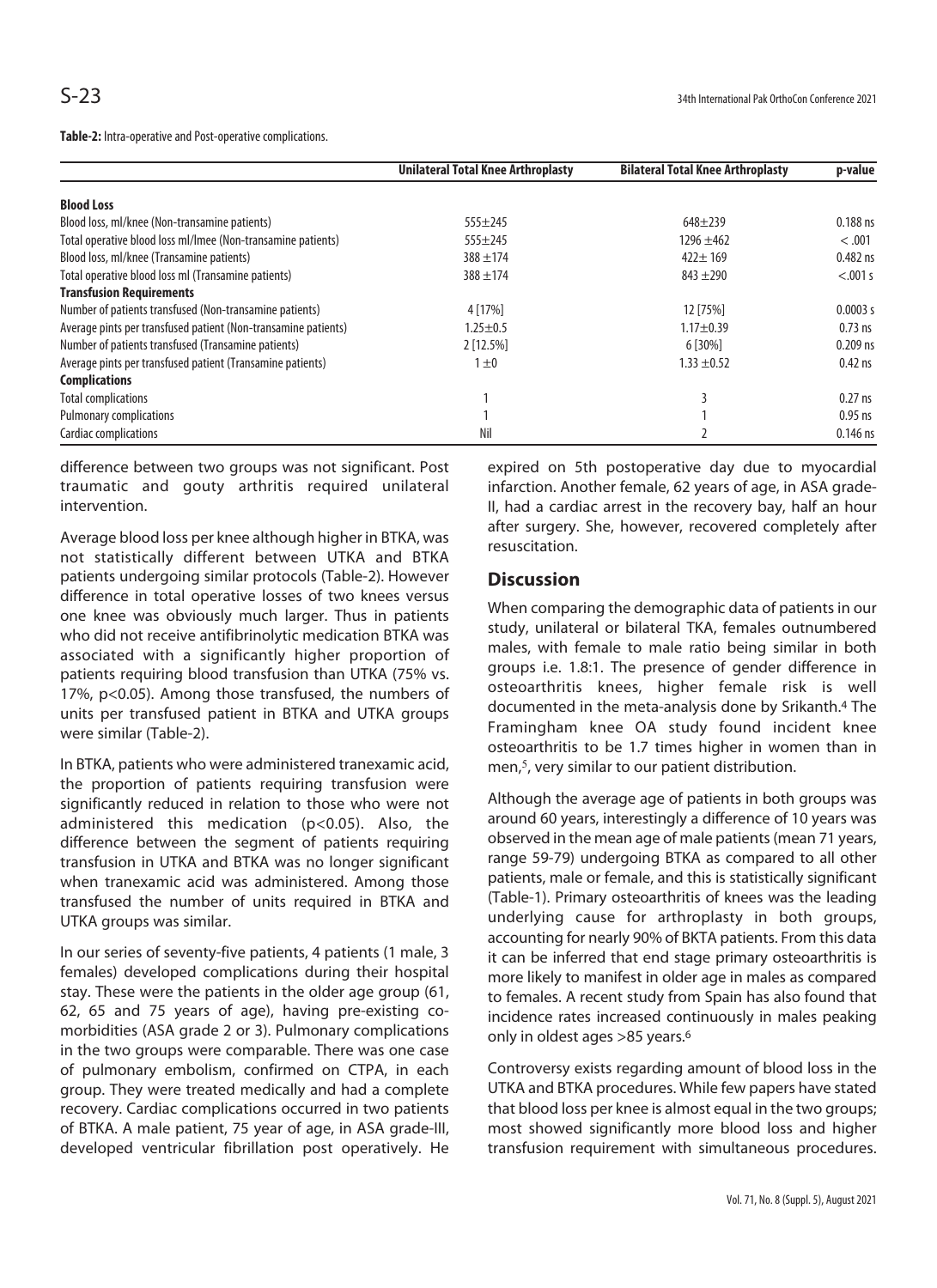This is perhaps because of greater stress placed on the coagulation cascade with simultaneous procedures.7 In our study we found the average blood loss per knee was higher in BTKA than in UTKA procedures although the difference did not reach statistical significance. However total operative losses in BTKA patients necessitated blood transfusions in significantly greater proportion of patients as compared to UTKA (75% of BTKA and 19% of UKTA patients, Table-2). The blood loss and transfusion requirements in both groups were significantly reduced by use of tranexamic acid (an antifibrinolytic agent). It should be used as a safe adjunct to prevent blood loss and transfusions.8

Many of the recent studies have shown the safety of simultaneous BTKA when comparing it with unilateral or staged procedures.3,9-11 Some studies still question the safety of BTKA and reveal that it is associated with significantly larger number of in hospital complications as compared to UTKA.1,12-14 A metanalysis, comparing over 4 million hospital discharges of unilateral, bilateral, and revision TKA procedures, over a 14-year period, found that bilateral TKA had higher complication and mortality rates than either unilateral or revision TKA.15 In our small series the frequency of hospital complications was quite low but more frequent in BTKA patients (8.3% vs 2.6%), but there was no statistically significant difference between the two groups (Table-2).

Simultaneous bilateral knee replacement appears to be safe in carefully screened patients with age less than 70 years.3,11,16-19 Several studies have recommended that simultaneous BTKA should not be carried out in patients more than 80 years age. Lynch et al compared 98 patients older than 80 years who underwent either a simultaneous BTKA or a UTKA. They found that cardiac complications were observed in 22% of simultaneous BTKA as compared to 6% of UTKA.20

It has been documented that tourniquet deflation is associated with release of accumulated metabolic wastes from the ischaemic limb into arterial blood. This may lead to enhanced minute ventilation and rarely arrhythmias.21 Trans-oesophageal echocardiography has shown a phenomenon called snow storm like echogenic particles for several minutes after the deflation of tourniquet which may lead to adverse events.22 Old age patients and females are more prone to tourniquet related complications. Patients in ASA-2 or ASA-3 have higher odds of tourniquet related complications.23 We have also observed signs of thromboembolism just after release of tourniquet in 3 patients who underwent simultaneous bilateral knee replacements. We consider that patients undergoing simultaneous bilateral knee replacement should be kept under close observation in the recovery in the initial one hour after deflation of tourniquet, followed by HDU/ICU care for next 24 hours.

Preoperative thorough evaluation of the patient by the surgeon and the anaesthetist is of utmost importance before embarking on this voyage. Jain et al published a study in which all their simultaneous bilateral TKA candidates underwent dobutamine stress echocardiography for detection of any silent cardiac co-morbidity by a cardiologist. TKA was deferred in those with positive results. In their series of 150 simultaneous procedures none of the patients suffered any cardiac or pulmonary complication postoperatively.3

Looking at the financial aspects, simultaneous bilateral knee replacements can reduce hospital charges by 18 to 50% compared with staged procedures.3,9 This is due to overall decrease in operative time and total duration of hospital stay.

We believe that elderly patients with co morbidities (ASA-2 or above) are at higher risk for complications in simultaneous bilateral knee replacement. Adding to it, the significant blood loss, puts these patients, with already low physiological reserves, under tremendous stress. The risks associated with staged and simultaneous approaches should be clearly taught to the patient and his attendants, before deciding about the procedure. Simultaneous BTKA procedures should preferably be carried out by high volume surgeons in high volume hospitals with backup facilities like ICU and HDU.

The strength of the study is that it is prospective, focusing sharply on ongoing blood loss, transfusions and complications rather than relying on recorded data as in retrospective studies. The relatively smaller number of patients is its weakness.

# **Conclusion**

In patients requiring bilateral knee replacements, staged total knee replacement (i.e. the two knees are replaced with a gap of at least 3 months) is a safe approach. Unilateral knee replacement is associated with lesser complications and blood transfusion requirements as compared to simultaneous bilateral total knee replacements.

**Disclaimer:** None.

**Conflicts of Interest:** None.

**Funding Disclosure:** None.

# **References**

1. Kurtz S, et al, Projections of Primary and Revision Hip and Knee Arthroplasty in the United States from 2005 to 2030. J Bone Joint